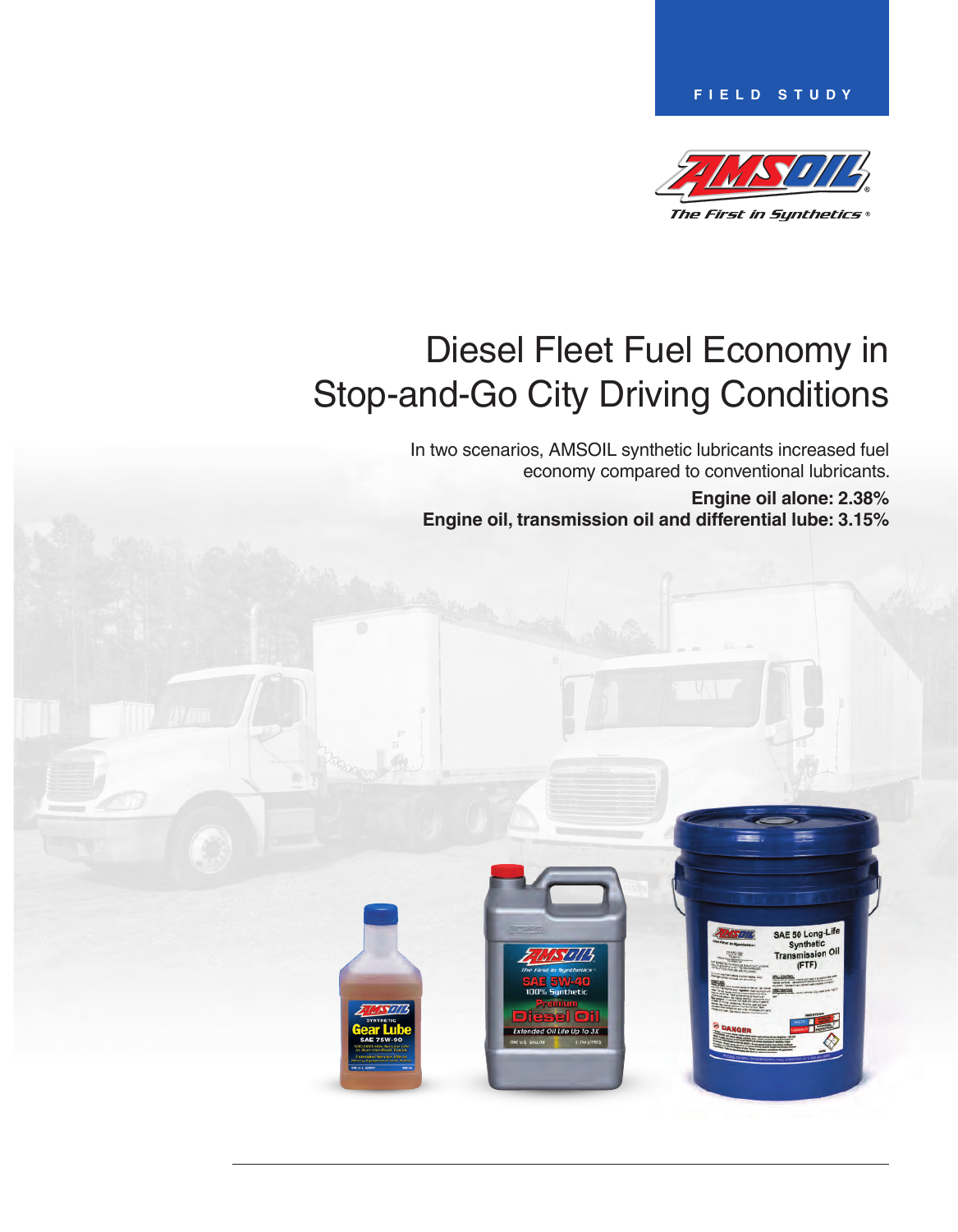# **Overview**

Few types of operating conditions decrease fuel economy in traditional engines more dramatically than stop-and-go city driving. It takes much more energy to move a vehicle from a standstill. All-day city driving in diesel delivery vehicles, road maintenance equipment, construction vehicles and similar equipment erodes the profitability and cost effectiveness of businesses and municipalities of all sizes.

Given the high cost of diesel fuel, even slight increases in fuel economy result in significant cost savings. Synthetic lubricants are increasingly being recognized for their ability to increase fuel economy and reduce costs compared to conventional lubricants.

# **Objective**

Determine, using the SAE J1376 Fuel Economy Measurement Test (Engineering Type) for Buses and Trucks, whether AMSOIL synthetic diesel oil, transmission oil and gear lube collectively; or AMSOIL synthetic diesel oil alone, provide increased fuel economy compared to conventional lubricants in trucks operating in stopand-go city conditions.

## **Method**

At the request of AMSOIL INC., personnel from Auburn University's Program for Advanced Vehicle Evaluation (PAVE) compared fuel consumption in two class 8 diesel trucks in accordance with the SAE J1376 Fuel Economy Measurement Test (Engineering Type) for Buses and Trucks. Testing was done at Auburn University's National Center for Asphalt Technology (NCAT) Pavement Test Track and was designed to closely replicate real-world driving on city streets. The SAE J1376 test's primary goal is to eliminate all operating and environmental variables that may influence fuel economy. One truck, designated the control vehicle, operated using Chevron® conventional lubricants throughout the procedure. The other truck, designated the test vehicle, operated using AMSOIL synthetic lubricants.

*Note: The Chevron conventional lubricants and AMSOIL synthetic lubricants used in this study, obtained in March 2012, were available to consumers at the time of testing. Testing was completed in March 2012.*  Results do not reflect future formulation changes. Chevron conventional lubricants were chosen due to their *widespread use in the trucking industry.* 

SAE J1376 includes a baseline segment and a test segment. The baseline segment consisted of three test runs. Following each run, the total fuel consumed in the test vehicle was divided by the total fuel consumed in the control vehicle to produce a test/control (T/C) ratio. The average of the three T/C ratios was used in calculating the final fuel economy results. The baseline segment's main purpose is to determine the baseline rate of fuel consumption in both the test and control vehicles while operating with conventional lubricants.

The first test segment was conducted according to the same procedures, with the lone difference being installation of AMSOIL Premium 5W-40 Synthetic Diesel Oil in the test vehicle's engine. Three test runs were again conducted and their T/C ratios averaged. The average baseline and test segment T/C ratios were computed to determine the percentage of fuel economy improvement. For the second test segment, the test vehicle operated using AMSOIL synthetic drivetrain lubricants in the transmission and differentials, in addition to AMSOIL synthetic diesel oil in the engine.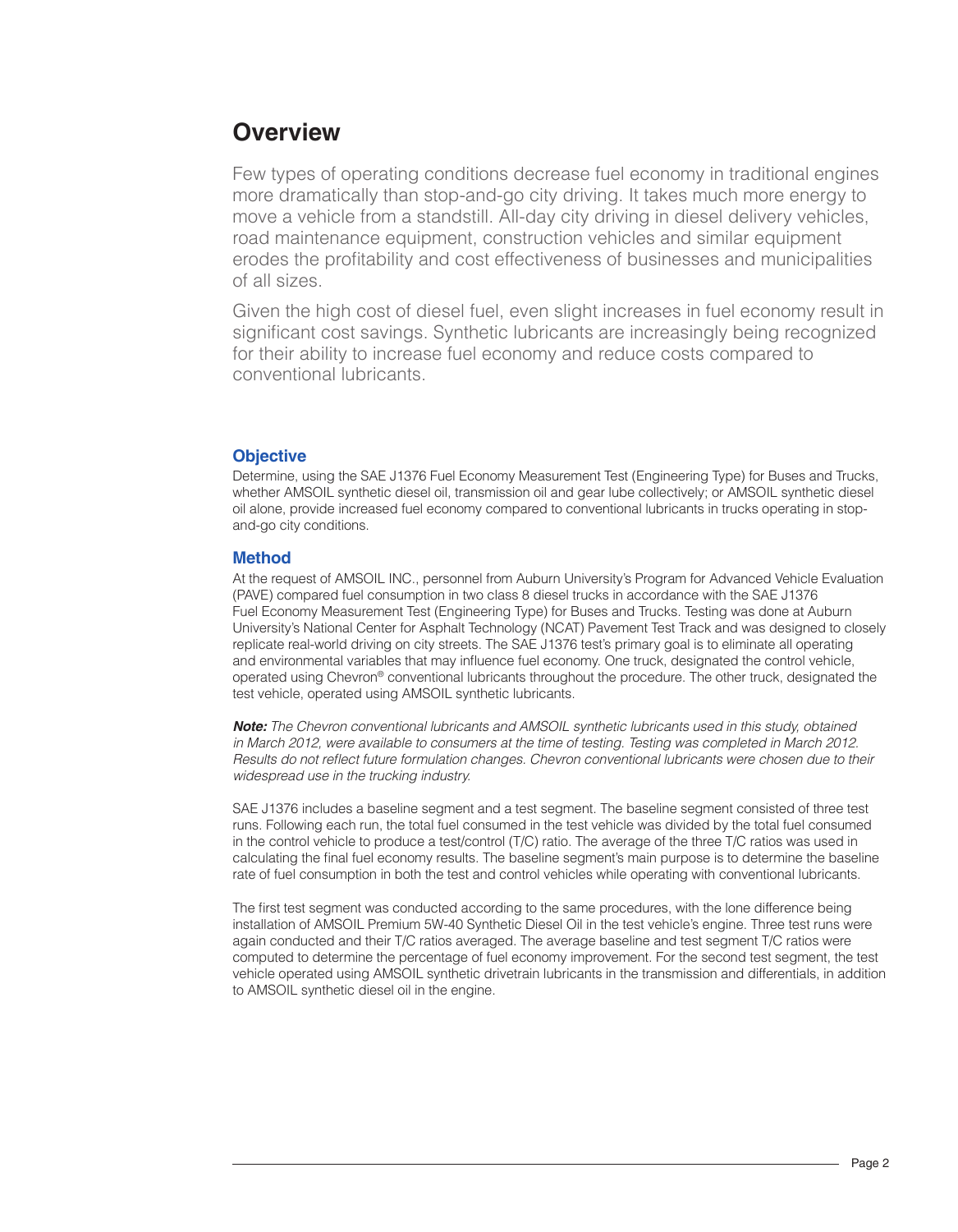## **Study Vehicles**

In a study of this kind, it's critical the control and test vehicles exhibit specifications as close to identical as possible. The Auburn University Pavement Test Track provided two vehicles that demonstrated the following specifications:

|                                                     | <b>Control &amp; Test Vehicles</b> |
|-----------------------------------------------------|------------------------------------|
| Year                                                | 2004                               |
| Make                                                | Freightliner <sup>®</sup>          |
| <b>Model</b>                                        | Columbia (day cab)                 |
| <b>Engine</b>                                       | Detroit™ Diesel Series 60          |
| <b>Base Horsepower</b>                              | 435                                |
| <b>Mileage, Control Vehicle</b>                     | 760,000                            |
| <b>Mileage, Test Vehicle</b>                        | 895,000                            |
| <b>Transmission</b>                                 | Eaton Fuller 10-Speed              |
| Model#                                              | RTOC-16909A                        |
| <b>Differentials</b>                                | Dana Spicer®                       |
| Model#                                              | DSH40                              |
| <b>Gross Vehicle Weight</b><br><b>Rating (GVWR)</b> | 76,000 lbs.                        |

Each vehicle pulled a 48' box trailer loaded with bulk concrete dead weights totaling a gross combined weight (GCW) of 76,000 pounds. Final GCW was representative of real-world trucking operations and was determined using a truck-and-trailer scale. To limit variables that may have affected fuel economy, skilled personnel from the Pavement Test Track experienced in fuel economy testing performed the following maintenance to each vehicle:

- Installation of new air filter
- Installation of new fuel filter
- Inspection and replacement (if necessary) of steering and drive tires
- Greasing of all chassis and driveshaft fittings
- Inspection and adjustment (if necessary) of truck and trailer brakes
- Inspection of trucks and trailers for overall cleanliness and mechanical integrity

#### **Baseline Lubricant Selection**

Prior to initiating the baseline segment, both the control and test vehicles underwent a thorough lubricant flush procedure to remove the engine oil, transmission oil and front and rear differential gear lube. After completely removing the old fluids, the following conventional lubricants were installed:

**Engine:** Chevron Delo® 400 LE SAE 15W-40

**Transmission:** Chevron Delo Trans Fluid ESI®

**Front and Rear Differentials:** Chevron Delo Gear Lube ESI SAE 80W-90

With both vehicles suitably prepared, the baseline segment was initiated.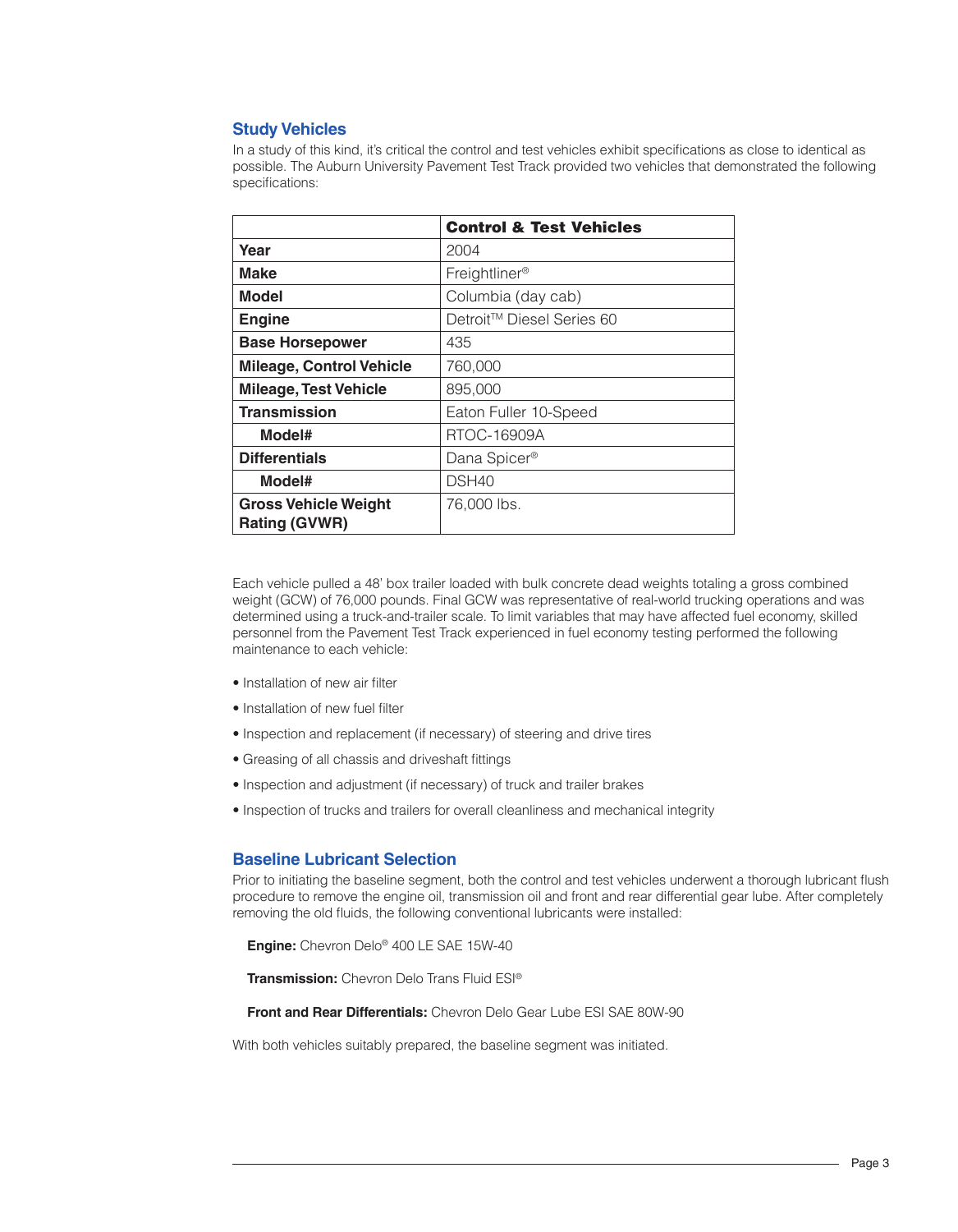## **Driving Conditions**

To ensure consistency, the control and test vehicles followed identical procedures throughout the test, beginning with a one-hour warm-up time prior to each segment to stabilize operating temperatures. Each driver became familiar with the route and demonstrated methodical driving habits. An onboard observer accompanied both the control and test vehicles during all test runs to monitor driving conditions, record driving times and synchronize driver actions.

During each run, both drivers achieved similar engine rpm prior to shifting and similar throttle positioning during acceleration. Each traveled within 2 mph of the target speed limit at all times, braked appropriately and maintained an appropriate following distance to eliminate aerodynamic draft effects. Vehicle operation was synchronized using handheld radios and digital stopwatches to ensure identical duty cycles. Each driver and observer noted any differences between test runs that may have had an effect on test results. No vehicle or operational issues were encountered during any phase of testing. The trucks repeated test runs until compiling the required data.

#### **Test Route & Ambient Conditions**

Testing was conducted on Auburn University's NCAT Pavement Test Track located in Opelika, Ala. It is a 1.7-mile closed-loop track used to simulate local driving cycles on city streets. Each individual run totalled 3 miles at a maximum speed of 35 mph with approximately 2 stops per mile. The track's parking area served as the starting and stopping points for each run as well as the refueling point. The trucks repeated test runs until compiling the required data.

When cued, both trucks immediately departed the starting area and navigated the track. Upon completion, each trucks' 18-gallon portable fuel tanks were removed and weighed to the nearest 0.1 gallon using a calibrated digital scale. Each truck then refueled from the same pump and readied for the following test run. Off-road, ultra-low-sulfur #2 diesel fuel was used throughout. All fueling equipment was stationed at the Auburn University NCAT Pavement Test Track and operated by Track personnel.

The weather conditions (e.g. temperature, humidity, barometric pressure, wind direction, wind speed) were recorded as well as fuel temperature, odometer mileage, road and traffic conditions, load shifting in the trailer and possible fluid leaks.



18-gallon portable fuel tanks **A**erial view of test track

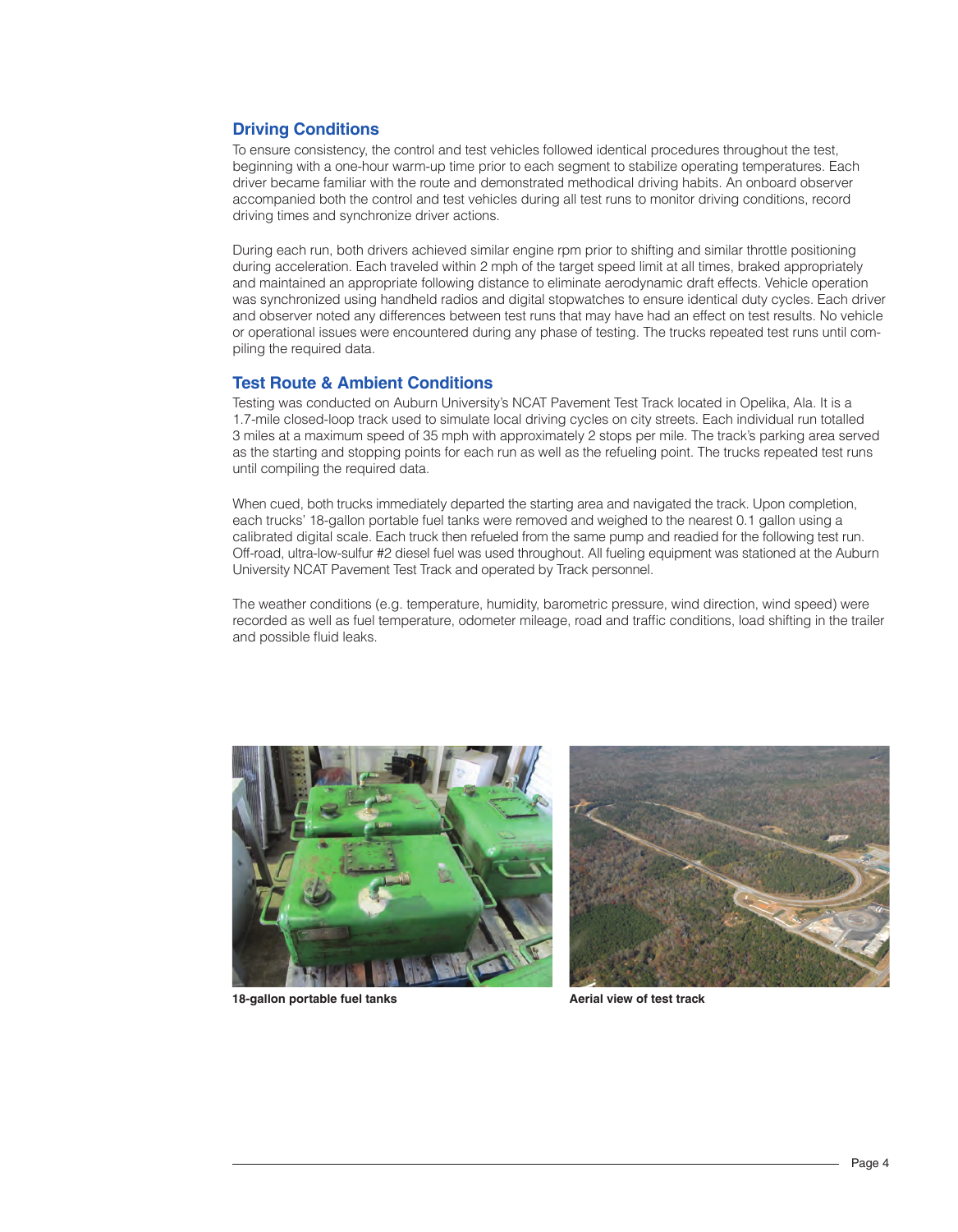## **Test Segment Lubricant Selection**

Upon completion of the baseline segment, the engine in the test vehicle alone was flushed using the same guidelines followed prior to the baseline segment. The lone difference, however, was installation of AMSOIL Premium 5W-40 Synthetic Diesel Oil. The first test segment, designed to isolate motor oil selection as the lone variable affecting fuel economy, was conducted following the same route and procedures used during the baseline segment. Consecutive runs were completed until compiling the required data. Afterward, the test vehicle again underwent the flushing procedure. The following AMSOIL synthetic lubricants were installed throughout the drivetrain in preparation for the second test segment:

**Engine:** Premium 5W-40 Synthetic Diesel Oil

**Transmission:** SAE 50 Long-Life Synthetic Transmission Oil

**Front and Rear Differentials:** 75W-90 Long Life Synthetic Gear Lube

The second test segment was conducted to isolate motor oil, transmission oil and gear lubricant selection as the lone variables affecting fuel economy.

# **Results**

#### **Baseline Segment**

Fuel economy results are calculated using the SAE J1376 Fuel Economy Measurement Test (Engineering Type) for Buses and Trucks and require an understanding of how T/C ratios are calculated. Using Run 1 from Table 1 as an example, dividing 27.90 (pounds of fuel consumed in the test vehicle) by 29.10 (pounds of fuel consumed in the control vehicle) produces the T/C ratio (0.9588). The ratio indicates for every 1.00 pound of fuel consumed by the control vehicle (using conventional lubricants), the test vehicle (also using conventional lubricants) consumed 0.9588 pounds of fuel. It is evident the control vehicle displayed reduced fuel economy compared to the test vehicle despite both using the same conventional lubricants under identical operating procedures. This portion of the test identifies the natural differences between identically equipped vehicles.

SAE J1376 requires conducting runs until three T/C ratios within a 2 percent range are achieved. This requirement helps eliminate statistical anomalies that skew final results. Three runs were required to obtain three acceptable T/C ratios, which were averaged to calculate the Average Baseline T/C Ratio (0.9542).

#### **Table 1 Baseline Segment Results**

|                                      | Run 1 | Run 2                | Run 3 |  |
|--------------------------------------|-------|----------------------|-------|--|
| Control Vehicle (Ibs. fuel consumed) | 29.10 | 29.20                | 29.00 |  |
| Test Vehicle (Ibs. fuel consumed)    | 27.90 | 27.70                | 27.70 |  |
| l T/C Ratio                          |       | 0.9588 0.9486 0.9552 |       |  |

vg. Baseline T/C Ratio 0.9542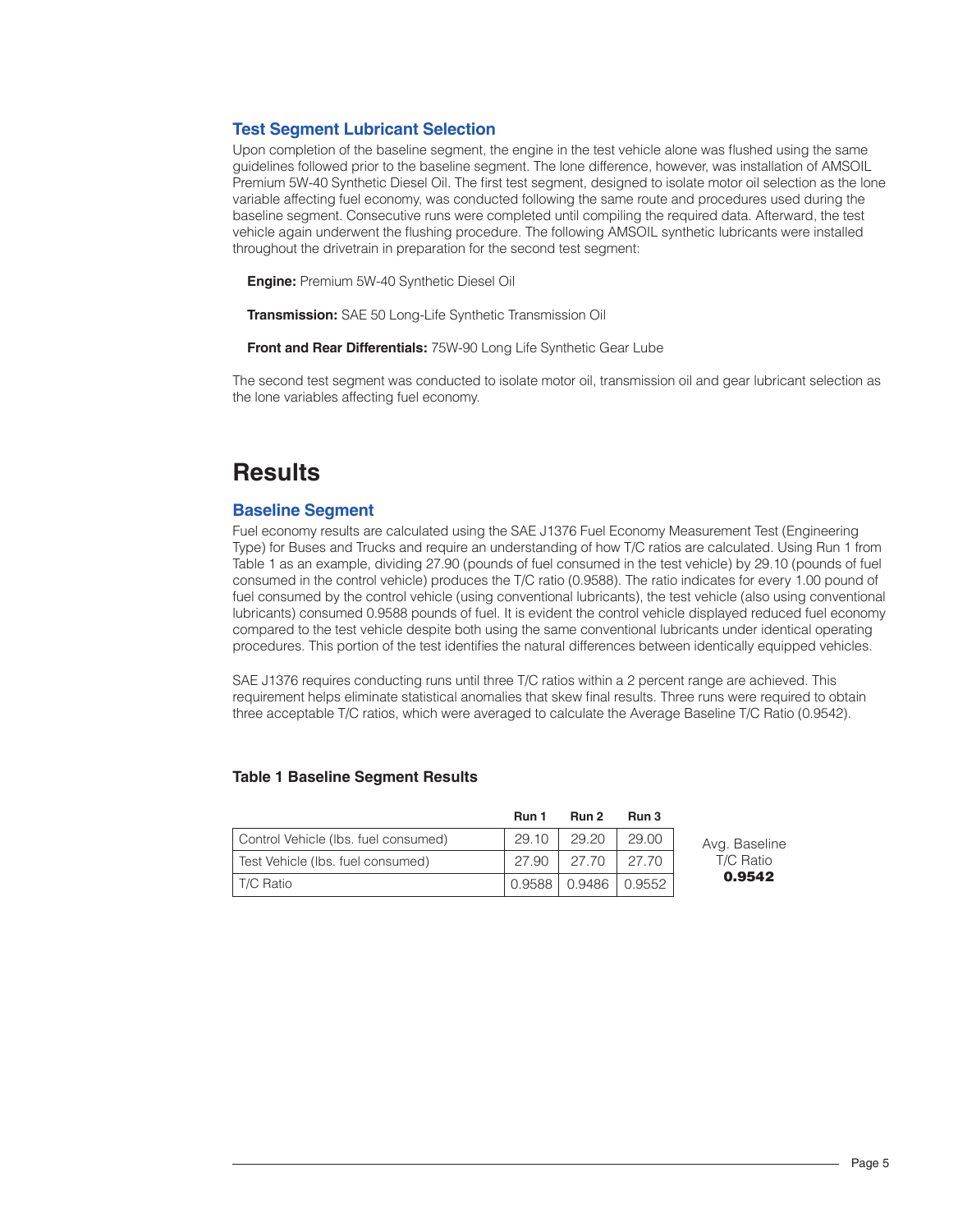# **Test Segment (Engine Only)**

Following the baseline segment, the test vehicle alone underwent the previously described flushing procedure prior to the installation of AMSOIL Premium 5W-40 Synthetic Diesel Oil. The control vehicle continued to operate with Chevron conventional lubricants.

Test segment results are calculated in identical fashion. Three test runs were needed to achieve the three required T/C ratios falling within a 2 percent range. Table 2 displays the results. Averaging the three T/C ratios produces an Average Test T/C Ratio of 0.9315. This ratio initially indicates that for every 1.00 pound of fuel consumed by the control vehicle (using conventional diesel oil), the test vehicle (using AMSOIL Premium 5W-40 Synthetic Diesel Oil) consumed 0.9315 pounds of fuel. Applying the natural differences identified in the baseline segment between the control and test vehicles, the switch to AMSOIL synthetic lubricants resulted in increased fuel economy. Determining the exact percentage requires completing the equation shown below.

#### **Table 2 Test Segment Results (Engine Only)**

|                                      | Run 1      | Run 2  | Run 3  |
|--------------------------------------|------------|--------|--------|
| Control Vehicle (Ibs. fuel consumed) | 29.40      | 28.80  | 29.40  |
| Test Vehicle (Ibs. fuel consumed)    | 27.20      | 26.90  | 27.50  |
| l T/C Ratio                          | $0.9252$ I | 0.9340 | 0.9354 |

# **2.38% Improved Fuel Economy \*(0.9542 – 0.9315) / 0.9542 x 100% =**

using AMSOIL Premium 5W-40 Synthetic Diesel Oil

*\* (Avg. Baseline T/C Ratio) – (Avg. Test T/C Ratio) / (Avg. Baseline T/C Ratio) x 100%*

## **Test Segment (Engine, Transmission & Differentials)**

Testing was performed to determine if installing AMSOIL synthetic transmission and gear lubricants, in addition to AMSOIL synthetic diesel oil, would result in improved fuel economy compared to conventional lubricants. Three test runs were needed to achieve the required T/C ratios falling within a 2 percent range. Table 3 displays the results. Averaging the three T/C ratios produces an Average Test T/C Ratio of 0.9241. This ratio initially indicates that for every 1.00 pound of fuel consumed by the control vehicle (using conventional lubricants), the test vehicle (using AMSOIL Premium 5W-40 Synthetic Diesel Oil, SAE 50 Long-Life Synthetic Transmission Oil and 75W-90 Long Life Synthetic Gear Lube) consumed 0.9241 pounds of fuel. Applying the natural differences identified in the baseline segment between the control and test vehicles, the switch to AMSOIL synthetic lubricants resulted in increased fuel economy. Determining the exact percentage requires completing the equation shown below.

#### **Table 3 Test Segment Results (Engine, Transmission & Differentials)**

|                                      | Run 1 | Run 2                    | Run 3 |
|--------------------------------------|-------|--------------------------|-------|
| Control Vehicle (Ibs. fuel consumed) | 29.50 | 29.30                    | 29.50 |
| Test Vehicle (Ibs. fuel consumed)    | 27.50 | 27.00                    | 27.10 |
| T/C Ratio                            |       | 0.9322   0.9215   0.9186 |       |

# **3.15% Improved Fuel Economy \*(0.9542 – 0.9241) / 0.9542 x 100% =**

using AMSOIL synthetic lubricants in the engine, transmission and differentials

*\* (Avg. Baseline T/C Ratio) – (Avg. Test T/C Ratio) / (Avg. Baseline T/C Ratio) x 100%*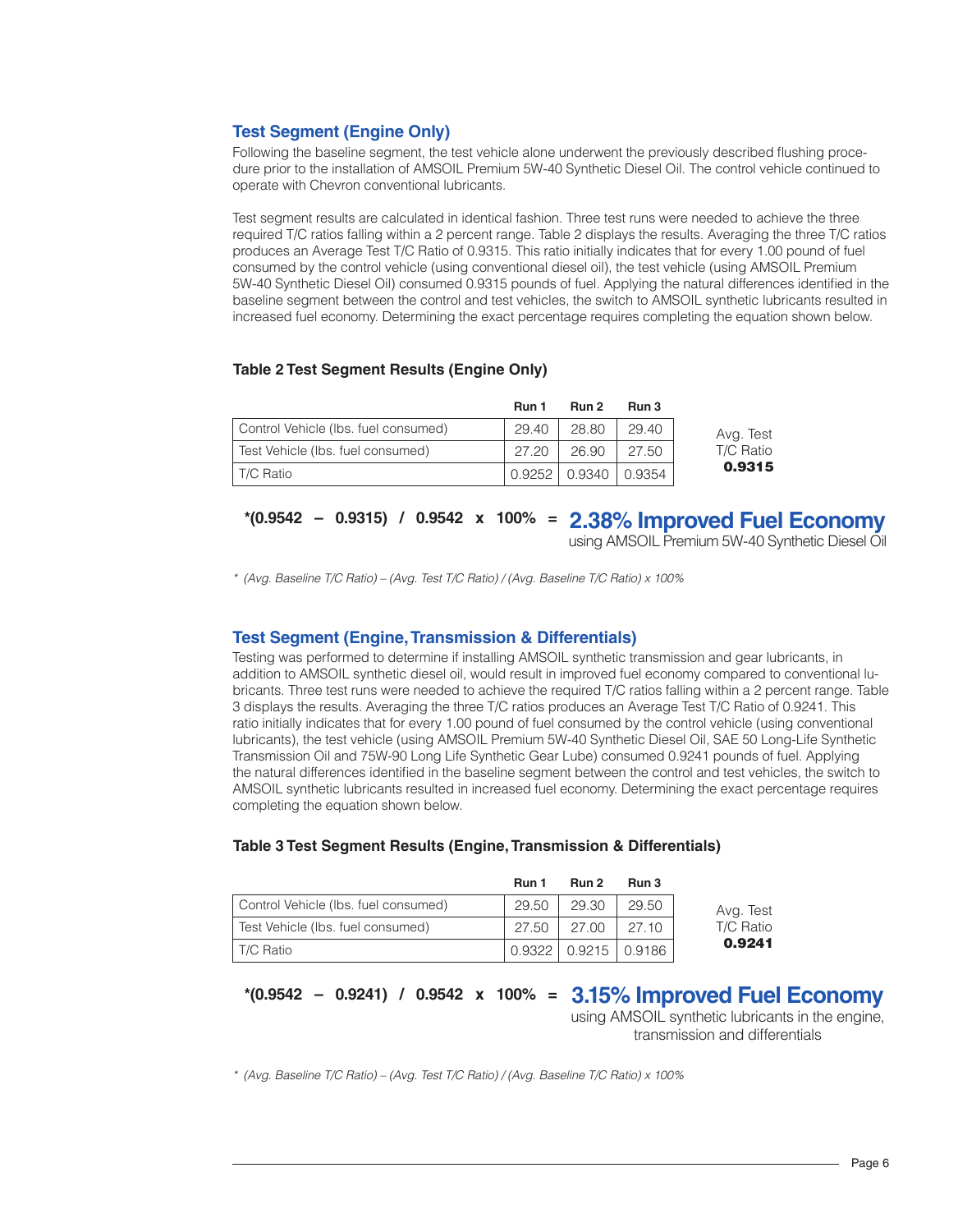## **Reduced Emissions**

A reduction in fuel consumption directly correlates to a reduction in exhaust emissions. The Environmental Protection Agency (EPA) established limits for diesel exhaust emissions, and the calculations below are derived from the 2010 limits that apply to model-year 2010 and newer vehicles. Many state and local governments have adopted these standards for older engines as well, which often require aftermarket exhaust treatment devices, such as diesel particulate filters, to meet the standards. Table 4 compares emissions levels from a single truck operating with conventional lubricants and the same truck realizing 2.38 percent and 3.15 percent reductions in emissions operating with AMSOIL synthetic diesel oil and AMSOIL synthetic drivetrain lubricants, respectively.

#### **Table 4 Emissions Reductions**

|                                    | <b>2010 EPA</b><br>Limits | <b>Annual Emissions</b><br>Operating with<br><b>Conventional Lubricants*</b> |                 |                          | <b>Annual Emissions Reductions</b><br>by Improving Fuel Economy with AMSOIL | <b>Synthetic Lubricants</b>                     |                |
|------------------------------------|---------------------------|------------------------------------------------------------------------------|-----------------|--------------------------|-----------------------------------------------------------------------------|-------------------------------------------------|----------------|
|                                    |                           |                                                                              |                 | 2.38%<br>(Engine only)   |                                                                             | 3.15%<br>(Engine, transmission & differentials) |                |
| Nitrogen Oxides (NO <sub>x</sub> ) | $0.2$ g/bhp-hr            | 228.8 kg/yr**                                                                | 503.4 lb/yr     | $5.4$ kg/yr <sup>1</sup> | $11.9$ lb/yr                                                                | $7.2$ kg/yr                                     | $15.9$ lb/yr   |
| <b>Particulate Matter (PM)</b>     | $0.01$ g/bhp-hr           | $11.4$ kg/yr                                                                 | 25.1 lb/yr      | $0.3$ kg/yr              | $0.6$ lb/yr                                                                 | $0.4$ kg/yr                                     | $0.8$ lb/yr    |
| Carbon Dioxide (CO <sub>2</sub> )  | $10.1$ kg/gal             | 202,000.0 kg/yr                                                              | 444,400.0 lb/yr | 4,807.6 kg/yr            | 10,576.7 lb/yr                                                              | 6,363.0 kg/yr                                   | 13,998.6 lb/yr |
| Carbon Monoxide (CO)               | $15.5$ g/bhp-hr           | 17,732.0 kg/yr                                                               | 39,010.4 lb/yr  | 422.0 kg/yr              | 928.4 lb/yr                                                                 | 558.6 kg/yr                                     | l,228.8 lb/yr  |

*\* Based on 400-hp truck averaging 120,000 annual miles; achieving 6 mpg; and operating 11 hours/day, 5 days/week, 52 weeks/year*

*\*\* Sample Calculation: NOx = 0.2g/bhp-hr x 400hp = 80g/hr x 11hr x 5 days x 52 weeks = 228.8kg/yr*

*† AMSOIL Reduction: NOx = 228.8kg/yr x 0.0238 = 5.4kg/yr (reduction)*

# **Conclusion**

Testing completed by Auburn University's Program for Advanced Vehicle Evaluation, in compliance with the industry-standard SAE J1376 Fuel Economy Measurement Test (Engineering Type) for Buses and Trucks, demonstrates use of AMSOIL Premium 5W-40 Synthetic Diesel Oil in trucks operating in stop-and-go city conditions can increase fuel economy and, in this case, did by 2.38 percent. Additional testing demonstrates AMSOIL synthetic drivetrain lubricants installed in the engine, transmission and differentials can increase fuel economy and, in this case, did by 3.15 percent.

The study was designed to eliminate environmental and operating variables by using two nearly identical trucks and operating them in a consistent and methodical fashion throughout the same controlled test track. Data indicates installing AMSOIL synthetic lubricants in the test vehicle's engine, transmission and front and rear differentials resulted in increased fuel economy, which correlates to reduced fuel costs and exhaust emissions.

Although this study was completed using full-sized class 8 trucks and 48' box trailers, these results should extend to other types of class 8 diesel applications used in stop-and-go conditions as well. The fuel economy benefits provided can reduce costs for vehicles operating in a variety of scenarios, including relatively few daily miles or significantly more.